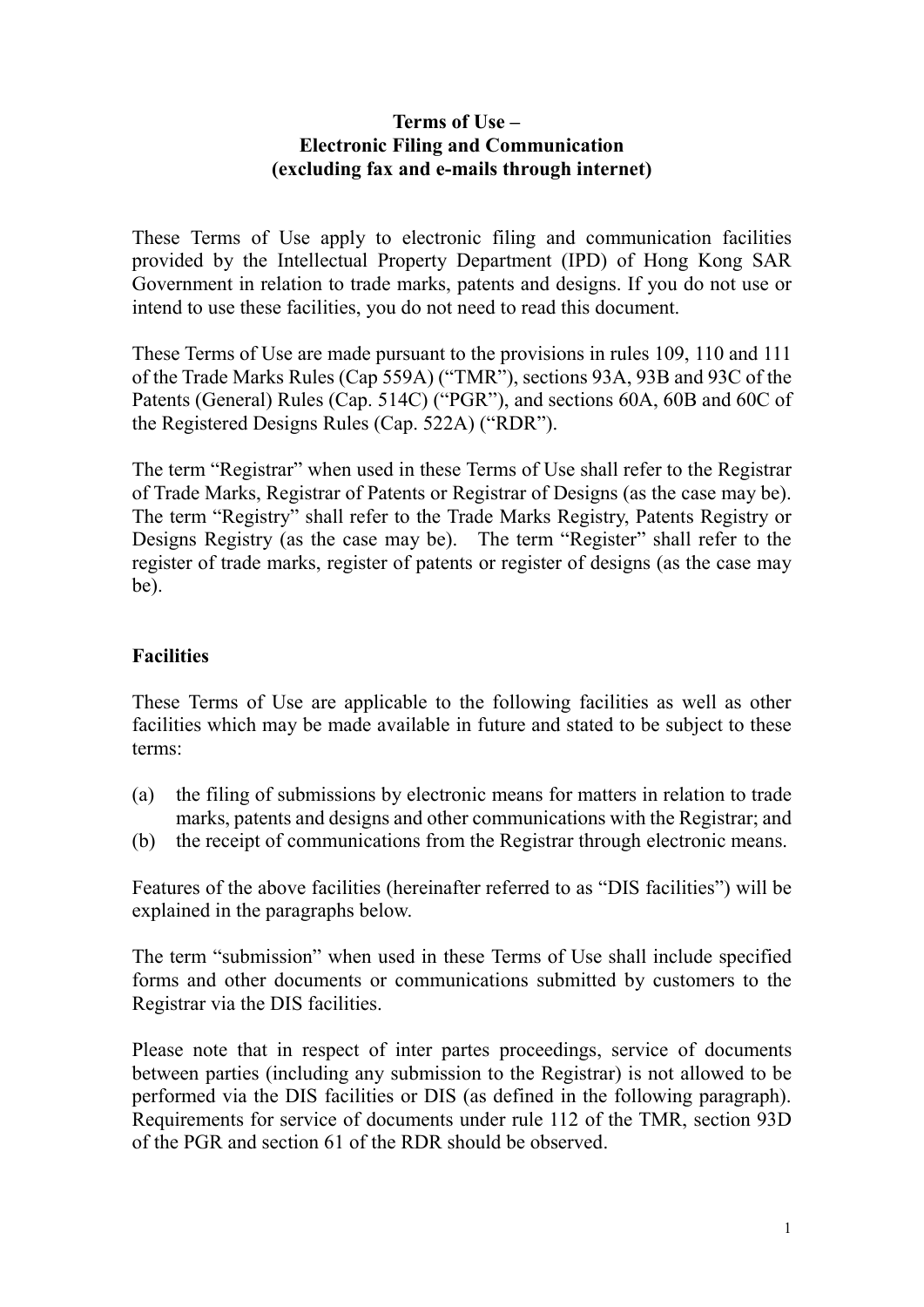## **Features of Designated Information System**

IPD will maintain an information system which contains information and data of the Trade Marks, Patents and Designs Registries. This information system shall be the designated information system ("DIS") under rule 109(2) of the TMR, section 93A(2) of the PGR and section 60A(2) of the RDR.

## *System security*

A strong industry standard security policy underlies the design and maintenance of all parts of the DIS. Protection of information is effected through:-

- secured transmission through Internet by Hypertext Transfer Protocol Secure (HTTPS) and Transport Layer Security (TLS) with at least 128-bit encryption
- for certain submissions filed by Registered Users with Full e-Service Accounts, digital signature supported by an e-certificate issued by a recognised certification authority ("CA") under the Electronic Transactions Ordinance (Cap 553) ("ETO")
- storage with physical protection from fire, flooding and electricity surge; stringent operation procedure, proper access control and audit trail
- safeguards against unauthorised access: IPD network and databases are protected with firewalls and intrusion prevention system
- incorporation of backup, recovery and disaster recovery mechanisms to guard against loss of data due to system failure
- compliance with the HKSAR Government Security Regulations and the HKSAR OCGIO Baseline IT Security Policy and operation guidelines

## *Types of users*

There are two types of users:

- Registered User
- One-Time Filer

There are two types of accounts for Registered Users:

- Full e-Service Account
- Basic e-Service Account

For Full e-Service Account, use of a valid e-certificate is required. A Registered User having this type of account is also eligible for using B2B (system to system)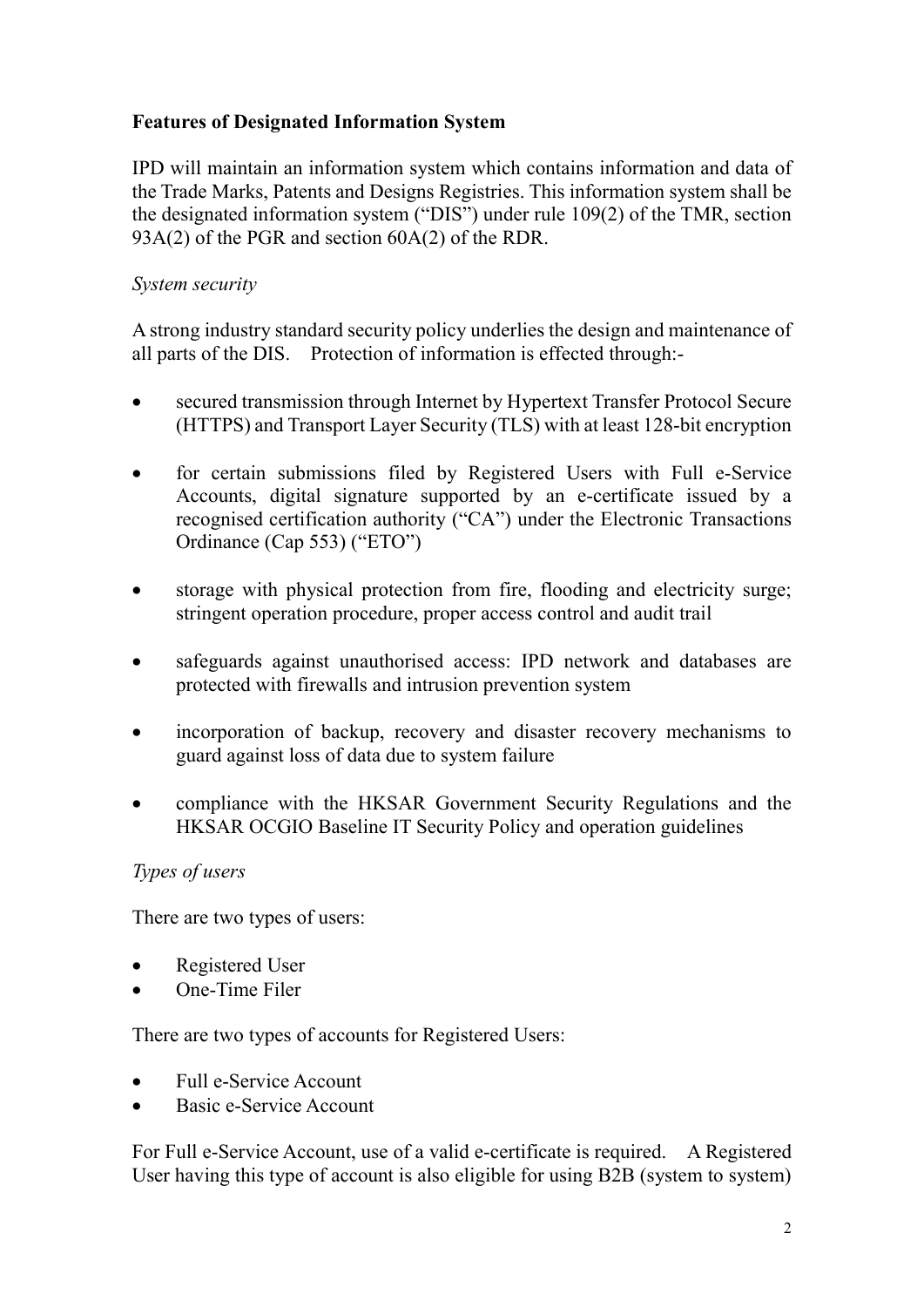E-Filing Service for electronic filing.

The types of specified forms and other communications that could be filed electronically by One-Time Filers, Registered Users with Basic e-Service Account and Registered Users with Full e-Service Account respectively are different and are specified in Annex A.

#### *Application for Full e-Service Account and Basic e-Service Account*

A customer wishing to become a Registered User needs to apply for a Full e-Service Account or a Basic e-Service Account and the allocation of a Customer ID, User(s) ID and relevant passwords. Corporations and individuals acting in person as well as agents may apply. At least one user is required to be named in relation to each Full e-Service Account or Basic e-Service Account. Any customer who wishes to apply for DIS facilities is advised to refer to the application procedures set out in the User Guide published on https://efiling.ipd.gov.hk.

## *Proof of identity*

The identity of all Registered Users will be verified by the User(s) ID and passwords or via iAM Smart.

When performing certain functions of the DIS, the identity of Registered Users with Full e-Service Accounts will also be verified by e-certificates which should be valid and up-to-date. The DIS will obtain a Certificate Revocation List from CAs recognised under the ETO to confirm that the e-certificates of users remain valid.

## *Electronic mail box*

The electronic mail box provides a means of communication between a Registered User and the Registrar.

Each Full e-Service Account or Basic e-Service Account, regardless of the number of users registered under the account, will be allotted one electronic mail box. All electronic mail boxes are hosted at the DIS. Only authorised users of an account have the right to access the electronic mail box allotted to the account.

The electronic mail box allotted to a Full e-Service Account or Basic e-Service Account shall be the designated electronic mail box for the purpose of rule 111(3) of the TMR, section 93C(3) of the PGR and section 60C(3) of the RDR.

No electronic mail box will be allotted to One-Time Filers. After an electronic submission is made by a One-Time Filer, all subsequent communications from the Registrar will be issued to the One-Time Filer in paper form.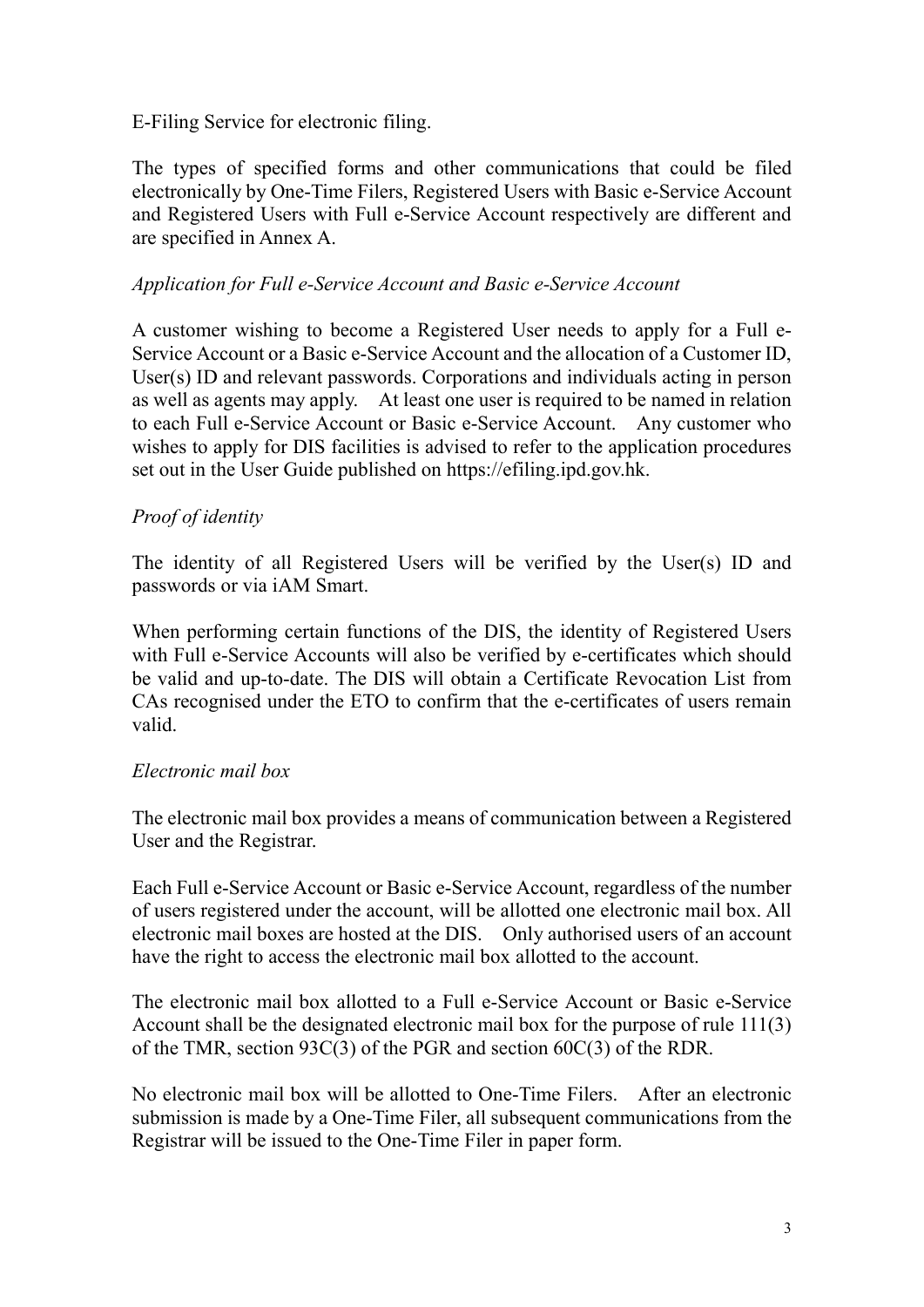## **Electronic Submissions to the Registrar**

Submissions in relation to trade marks, patents and registered designs required or authorised by legislation to be filed with the Registrar can be submitted by electronic means to the Registrar at the following URL address: https://efiling.ipd.gov.hk, or by B2B (system to system) E-Filing Service at the following FTP address: fs.ipd.gov.hk.

This facility will be made available for specified forms and other communications set out in Annex A. Annex B sets out the documents that are not acceptable to be submitted by electronic means. These Terms of Use should therefore be read with reference to Annex A and Annex B (subject to revisions from time to time).

#### *Format and Standard of Electronic Record*

The contents of submissions and communications between customers and the Registrar should be in the manner and format set out in Part 1 of Annex C (subject to revisions from time to time). The manner and format in which data is stored and displayed are as set out in Part 2 of Annex C.

#### *Signatures*

Every electronic submission should contain an electronic signature, or a digital signature generated using a valid e-certificate, to ensure the integrity, authenticity and non-repudiation of the submission.

Where there is a signature requirement on a specified form, that signature requirement should be met by an electronic signature or a digital signature generated using a valid e-certificate.

#### *Validation process*

DIS will perform a validation process to ensure the following:

- all mandatory fields have been completed;
- the submission is free from virus; and
- for certain submissions by a Registered User with a Full e-Service Account, the submission contains a valid digital signature signed by a valid e-certificate.

If any of these items is not in order, the submission will be refused by DIS.

#### *Pay & Submit*

For Registered Users, payment in relation to electronic filing may be made through online credit card payment services or a designated deposit account. However,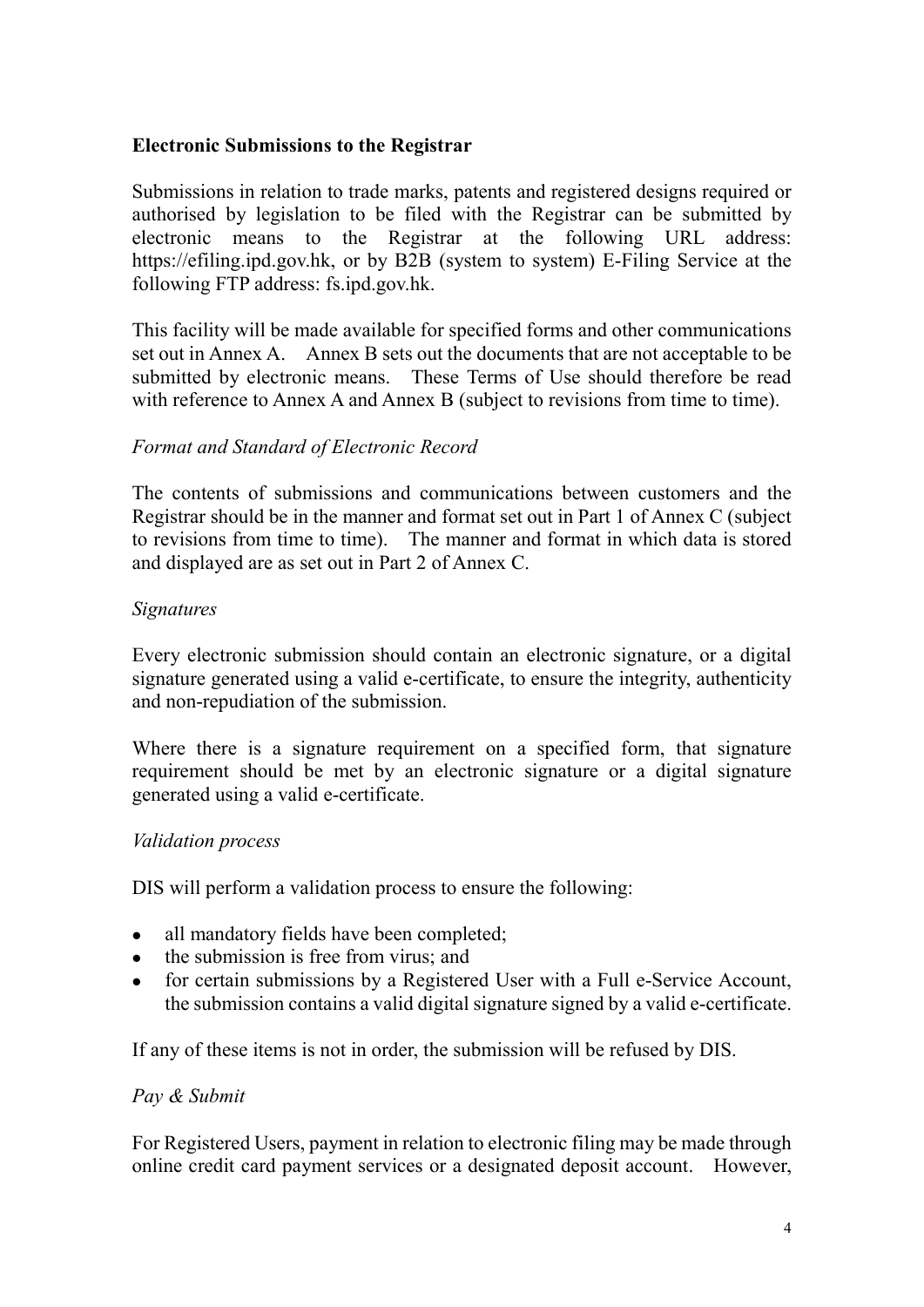for a Registered User using B2B (system to system) E-Filing Service, payment can only be made through a designated deposit account. For One-Time Filers, payment can only be made through online credit card payment services. When the payment is completed, a payment receipt will be generated for the customer's record.

## *Receipt by Registrar*

The filing of any submission with the Registrar shall be deemed to be effected on the date and at the time when such submission is received and time-stamped by DIS. The time-stamp of DIS will be conclusive evidence of the date and time of receipt of any submission by the Registrar.

For Registered Users, details relating to submissions will be captured and contained in the "Submission Log" which will remain on DIS for a period of 365 days.

## *Availability*

Unless otherwise notified, electronic filing and communication services are accepted at any time of the day, except system maintenance time specified at https://efiling.ipd.gov.hk.

IPD shall endeavour to ensure the availability of the DIS facilities. The prime service hours are from 08:00 to 19:00 daily. If DIS is not available for receiving electronic submissions, the Registrar will as soon as practicable, publish a notification on https://efiling.ipd.gov.hk to that effect. Full details of maintenance schedule will be published at https://efiling.ipd.gov.hk as early as practicable. Regarding the business hours, business days and computation of time in respect of any business, reference should be made to Notice of Business Hours and Business Days of the Trade Marks Registry, Patents Registry and Designs Registry which can be viewed at [http://www.ipd.gov.hk/eng/ip\\_journal\\_notice.htm.](http://www.ipd.gov.hk/eng/ip_journal_notice.htm)

*No electronic filing of evidence, hearing bundles, copies of authorities and skeleton arguments relating to hearings or inter partes proceedings before the Registrar, and court orders and other documents issued out of court in any court proceedings*

For the avoidance of doubt, electronic filing of evidence (e.g. statutory declarations or affidavits and any exhibits attached thereto, notarial certificates), hearing bundles, copies of authorities and skeleton arguments relating to hearings or inter partes proceedings before the Registrar, and also court orders and other documents issued out of court in any court proceedings is *not* available. In particular, evidence under rule 36(2) and rule 37(2) of TMR involving proceedings of revocation on the grounds of non-use should *not* be filed under the DIS. The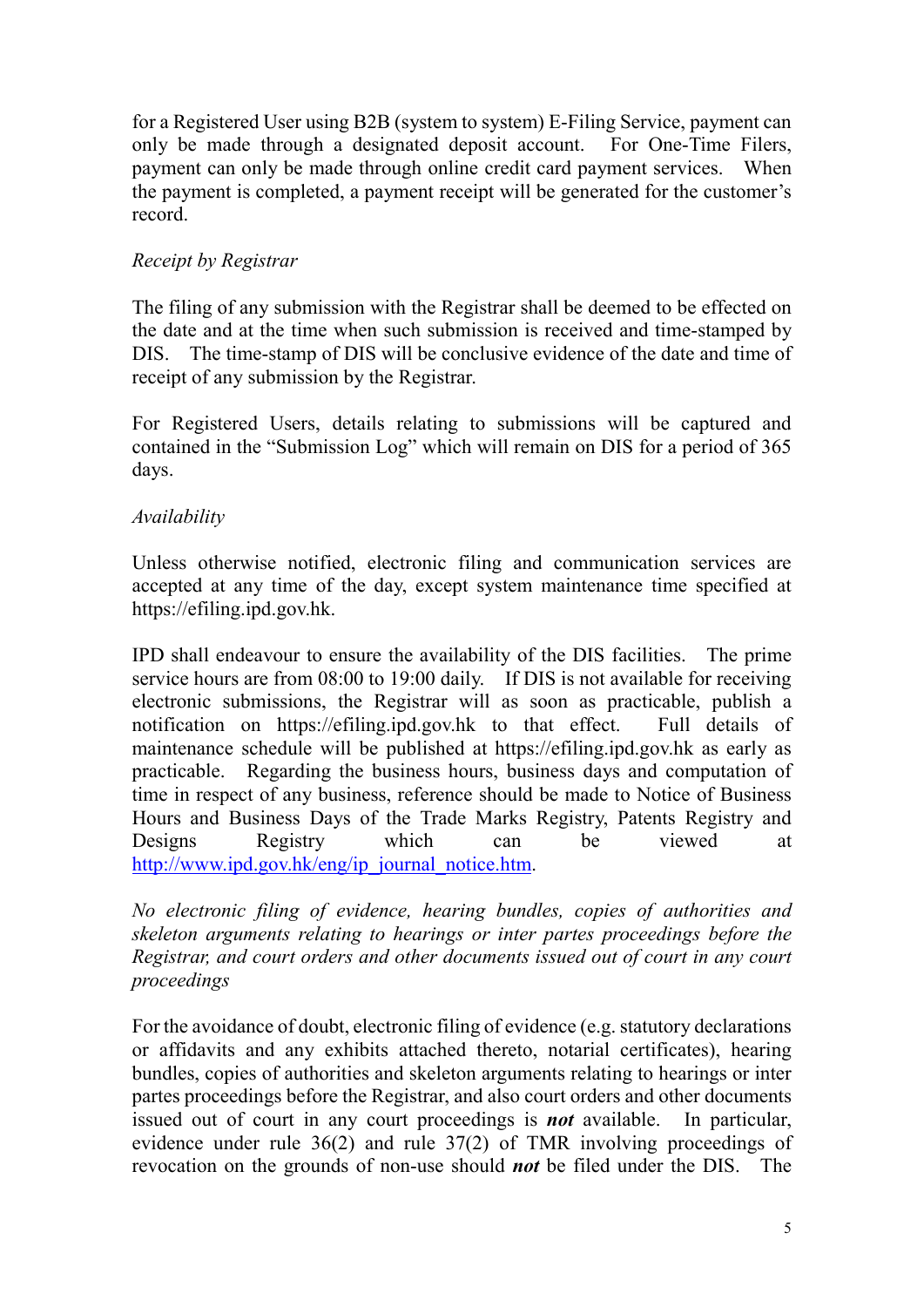aforesaid documents shall continue to be filed, in paper form, by delivery or by post.

## **Transmission from the Registrar to Registered User**

The Registrar will, as far as practicable, communicate with a Registered User by electronic means with reference to the submissions set out in Annex A, unless the Registered User specifically requests otherwise.

Electronic communications from the Registrar to a Registered User shall be deemed to be properly sent if they are sent in the form of an electronic record to the Registered User's designated electronic mail box. An electronic record is deemed received by a Registered User when it is accepted and recorded by the Registered User's designated electronic mail box.

Registered Users are responsible for checking and attending to any communication standing in his electronic mail box. Registered Users are reminded that time limits begin to run from the time of deemed receipt, i.e. the time of acceptance and receipt by his electronic mail box. For this reason, Registered Users are strongly advised to log on daily to check their mail.

If it appears to the Registrar that the outgoing transmission has not in fact been accepted and recorded by the Registered User's designated electronic mail box, the Registrar may at his discretion re-send the communication in paper.

# **General**

# *Time*

The time of despatch and receipt of electronic records, from and at the Registry, is the time recorded by the DIS which is based on Hong Kong Standard Time (Coordinated Universal Time + 8 hours).

## *Original documents*

No confirmation in paper is required for electronically filed or sent submissions. However, the Registrar may, at his discretion, request the original or a certified copy of any documents submitted electronically.

## *Inspection of documents*

Inspection of documents in accordance with Rule 69 of the TMR, Section 88 of the PGR and Section 55 of the RDR is available either online at the URL address [http://esearch.ipd.gov.hk](http://esearch.ipd.gov.hk/) or at the respective Registries.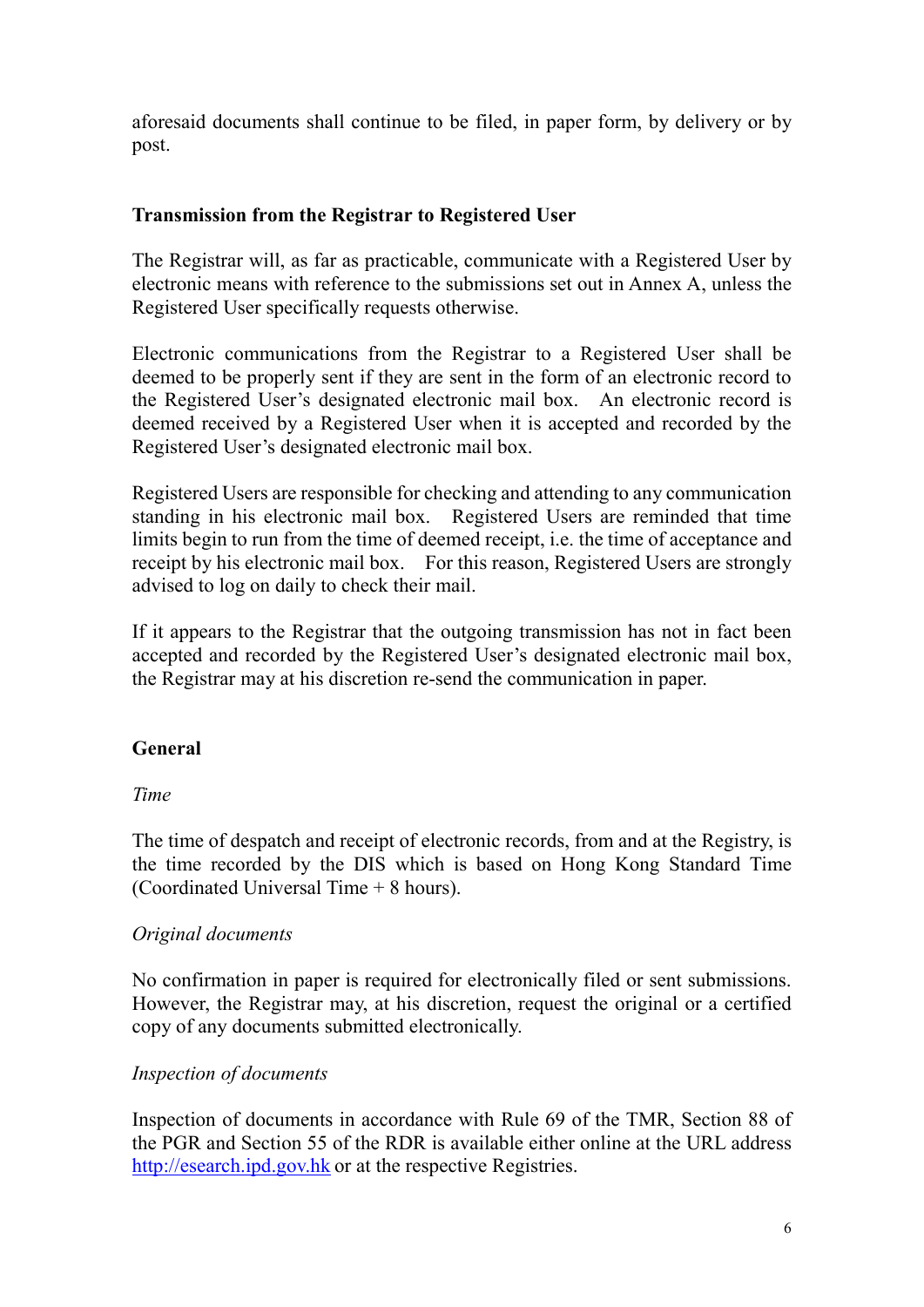## *Use of personal data*

Personal data provided in the forms will be used by the Intellectual Property Department and can be disclosed for purposes relating to the administration of the Trade Marks Ordinance, Patents Ordinance, Registered Designs Ordinance and their subsidiary legislation. Information in the forms is used to process the applications and requests. Information regarding access to and alteration of personal data in accordance with the Trade Marks Ordinance, Patents Ordinance, Registered Designs Ordinance and their subsidiary legislation can be obtained by contacting the Registrar.

## *Authenticity of records kept by DIS*

Where the Registrar keeps a record of a submission in an electronic form, the Registrar's record of that submission shall be presumed to accurately represent the information contained in the submission as originally delivered or generated, unless the contrary is shown.

## *Certification*

On occasion, the Registrar receives requests for certification of information or documents kept in the electronic register.

This service will, until further notice, continue to be provided by downloading the information or document from electronic to a physical medium and certification of such information manually by the Registry. Persons who wish to obtain such certification should file the specified forms either by post or delivery and pay the appropriate fee.

## *Audit trail*

Any addition, deletion or alteration of data kept in the DIS are traceable by means of an audit trail to ensure data integrity.

## *Amendments and modifications*

IPD reserves the right to modify, in full or in part, the DIS facilities or to discontinue or suspend any part of the facilities. Notice of these matters will be posted on the following website: [https://efiling.ipd.gov.hk.](https://efiling.ipd.gov.hk/)

## *Users' obligations*

Users of the DIS facilities must comply with the Terms of Use as set out in this document. In the event of any violation of these obligations IPD reserves the right to revoke the user's access rights without prior notice.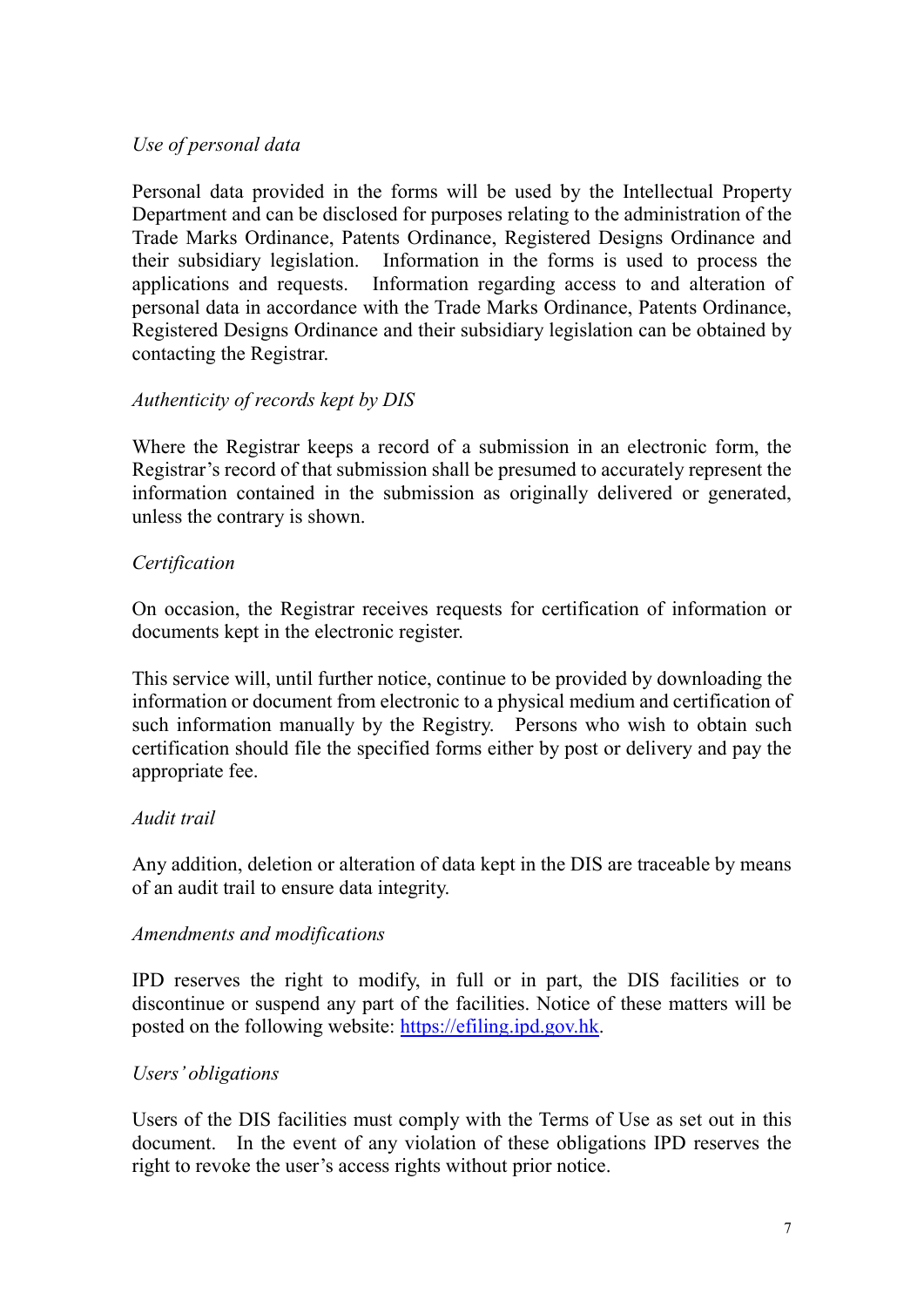IPD will undertake due diligence to assure the privacy and confidentiality of users' information. On the other hand, customers should take all necessary measures to ensure the security of the information held under their control including procuring users to keep their passwords confidential and changing them regularly for security purpose.

#### *Revocation of access rights*

If DIS does not record any use of the DIS Facilities by a Registered User for a continuous period of 3,650 days, IPD reserves the right to automatically deactivate the user authorisation for DIS Facilities without prior notice.

## *Legal responsibility*

Whilst every effort will be made to prevent technical malfunctions, neither the Registrar nor IPD can be held responsible for any disruptions to the DIS facilities or any delays, failures, errors, omissions or loss of information transmitted which may be caused by problems with the internet structure, line or system failure, attacks from third parties or other events beyond its control.

Great care will be taken to ensure that all data and information contained in DIS are correct and up-to-date. However, given the time required to process the data involved, there will inevitably be a time lag before the relevant record is up-dated. Nor is it possible to rule out all errors and omissions in the information or data contained in DIS. In view of the above, IPD and the Registrar do not warrant the accuracy, adequacy, completeness or timeliness of the information or data contained in DIS.

## *Changes to these Terms of Use*

IPD reserves the right to revise these Terms of Use at any time. IPD will inform users of any revision as soon as practicable through publication in the official journal and on [https://efiling.ipd.gov.hk.](https://efiling.ipd.gov.hk/)

Registries Last revision date: 22 October, 2021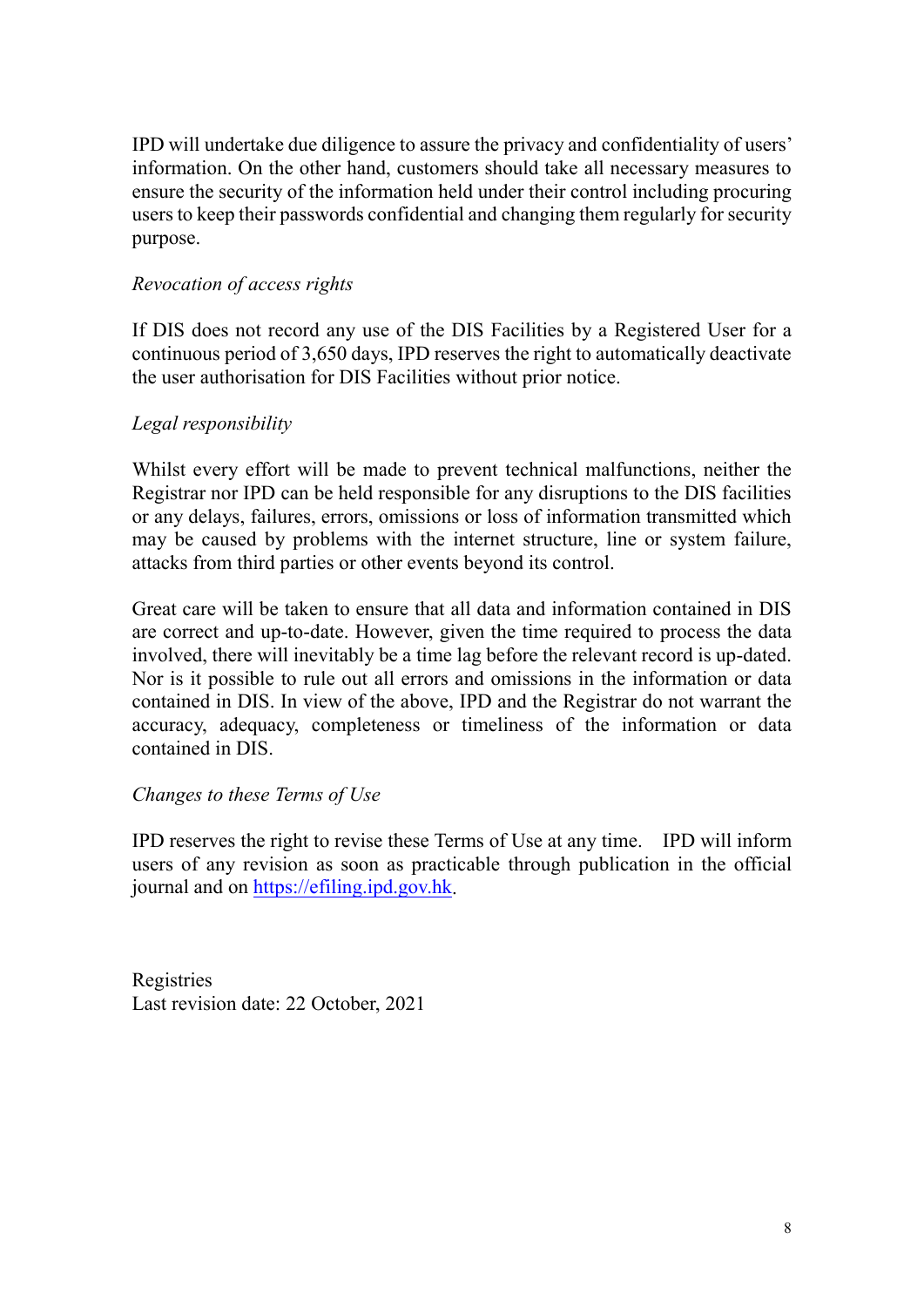# **Annex A – List of submissions acceptable for electronic filing/communications**

# Name/nature of document

|                |                                                                                                                                                                                                                                                                                                                                                   | One-Time Basic e-<br><b>Filer</b> | <b>Service</b><br>Account | Full e-<br><b>Service</b><br>Account |
|----------------|---------------------------------------------------------------------------------------------------------------------------------------------------------------------------------------------------------------------------------------------------------------------------------------------------------------------------------------------------|-----------------------------------|---------------------------|--------------------------------------|
|                | <b>Trade Mark forms/document</b>                                                                                                                                                                                                                                                                                                                  |                                   |                           |                                      |
| T <sub>1</sub> | Request for search of records/Request for<br>preliminary advice on registrability                                                                                                                                                                                                                                                                 | ✓                                 |                           |                                      |
| T <sub>2</sub> | Application for registration of a trade mark<br>(including certification mark, collective<br>mark and defensive mark)                                                                                                                                                                                                                             | $\checkmark$                      |                           |                                      |
| T <sub>3</sub> | to divide application<br>Request<br>for<br>registration                                                                                                                                                                                                                                                                                           |                                   | ✓                         |                                      |
| T <sub>4</sub> | merge applications<br>Request to<br>for<br>registration / Request to merge separate<br>registrations                                                                                                                                                                                                                                              |                                   | ✓                         |                                      |
| T <sub>5</sub> | Request to change name, address, address<br>for service and/or agent's details                                                                                                                                                                                                                                                                    |                                   | ✓                         |                                      |
| T5A            | Request to amend application                                                                                                                                                                                                                                                                                                                      |                                   |                           |                                      |
| T5B            | Request to amend representation of trade<br>mark / Request to delete trade mark in series                                                                                                                                                                                                                                                         |                                   |                           |                                      |
| T <sub>6</sub> | opposition/objection<br>Notice<br>of<br>Application for revocation, declaration of<br>invalidity, variation of a trademark<br>registration or rectification of an error or<br>omission in the register / Application for<br>intervention in proceedings for revocation,<br>declaration of invalidity, variation<br><sub>or</sub><br>rectification | $\checkmark$                      |                           |                                      |
| T7             | Counter-statement                                                                                                                                                                                                                                                                                                                                 |                                   |                           |                                      |
| T <sub>8</sub> | Request for renewal of a trade mark<br>Registration / Request for restoration and<br>renewal of a trade mark registration                                                                                                                                                                                                                         |                                   |                           |                                      |
| T9             | Surrender of registered trade mark                                                                                                                                                                                                                                                                                                                |                                   |                           |                                      |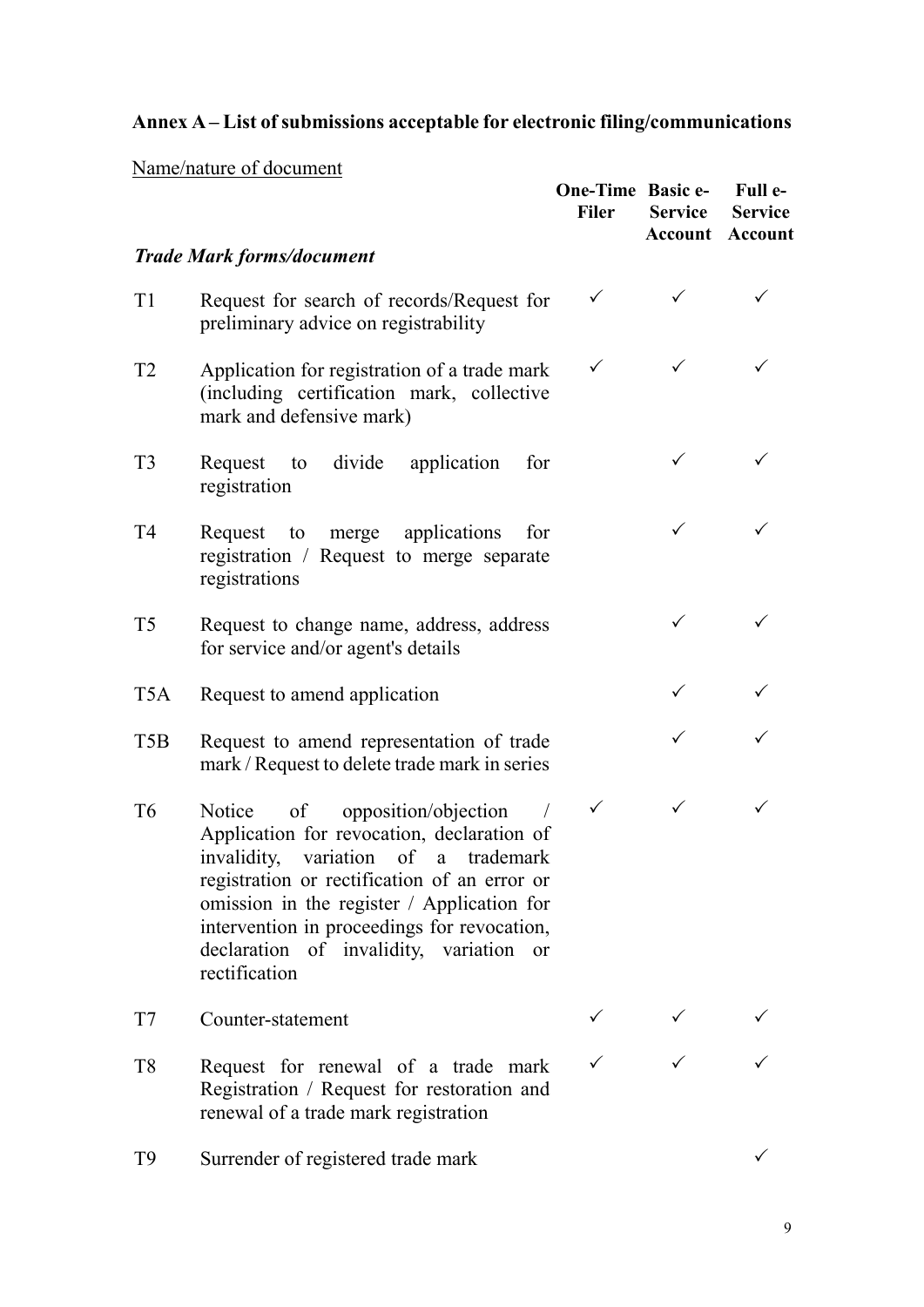|                   |                                                                                                                                                                                                                                                                                               | One-Time Basic e-<br><b>Filer</b> | <b>Service</b> | Full e-<br><b>Service</b><br><b>Account Account</b> |
|-------------------|-----------------------------------------------------------------------------------------------------------------------------------------------------------------------------------------------------------------------------------------------------------------------------------------------|-----------------------------------|----------------|-----------------------------------------------------|
| T <sub>10</sub>   | Application or notice to register Registrable<br>transaction (other than a licence) / Request<br>to amend or remove registered particulars<br>of security interest                                                                                                                            |                                   |                |                                                     |
| <b>T11</b>        | Application or notice to register a licence /<br>Request to amend or remove registered<br>particulars of a licence                                                                                                                                                                            |                                   |                |                                                     |
| T <sub>12</sub>   | Notice of attendance at hearing / Request<br>for statement of reasons                                                                                                                                                                                                                         | $\checkmark$                      |                |                                                     |
| T13               | Request for extension of time                                                                                                                                                                                                                                                                 | ✓                                 |                |                                                     |
| T <sub>14</sub>   | Request for copy / Request for certified<br>copy                                                                                                                                                                                                                                              | ✓                                 |                |                                                     |
| <b>TC</b>         | E-Filing for Trade Marks Correspondence<br>(not applicable to evidence, hearing<br>bundles, copies of authorities and skeleton<br>arguments relating to proceedings before<br>the Registrar, and court orders and other<br>documents issued out of court in any court<br><i>proceedings</i> ) |                                   | $\checkmark$   |                                                     |
|                   | <b>Patent forms/document</b>                                                                                                                                                                                                                                                                  |                                   |                |                                                     |
|                   | OP1 Request for grant of a standard patent (O)                                                                                                                                                                                                                                                |                                   |                |                                                     |
| OP <sub>1</sub> A | Statement of inventorship in respect of<br>a standard patent $(O)$                                                                                                                                                                                                                            |                                   |                |                                                     |
| OP <sub>2</sub>   | Request for substantive examination of a<br>standard patent (O) application                                                                                                                                                                                                                   |                                   |                |                                                     |
| OP <sub>3</sub>   | Request to review                                                                                                                                                                                                                                                                             |                                   |                |                                                     |
| OP4               | Request for substantive examination of a<br>short-term patent                                                                                                                                                                                                                                 | ✓                                 |                |                                                     |
| OP <sub>5</sub>   | Addition of priority claim / Restoration of<br>priority right                                                                                                                                                                                                                                 |                                   |                |                                                     |
| OP <sub>6</sub>   | Request for hearing                                                                                                                                                                                                                                                                           |                                   |                |                                                     |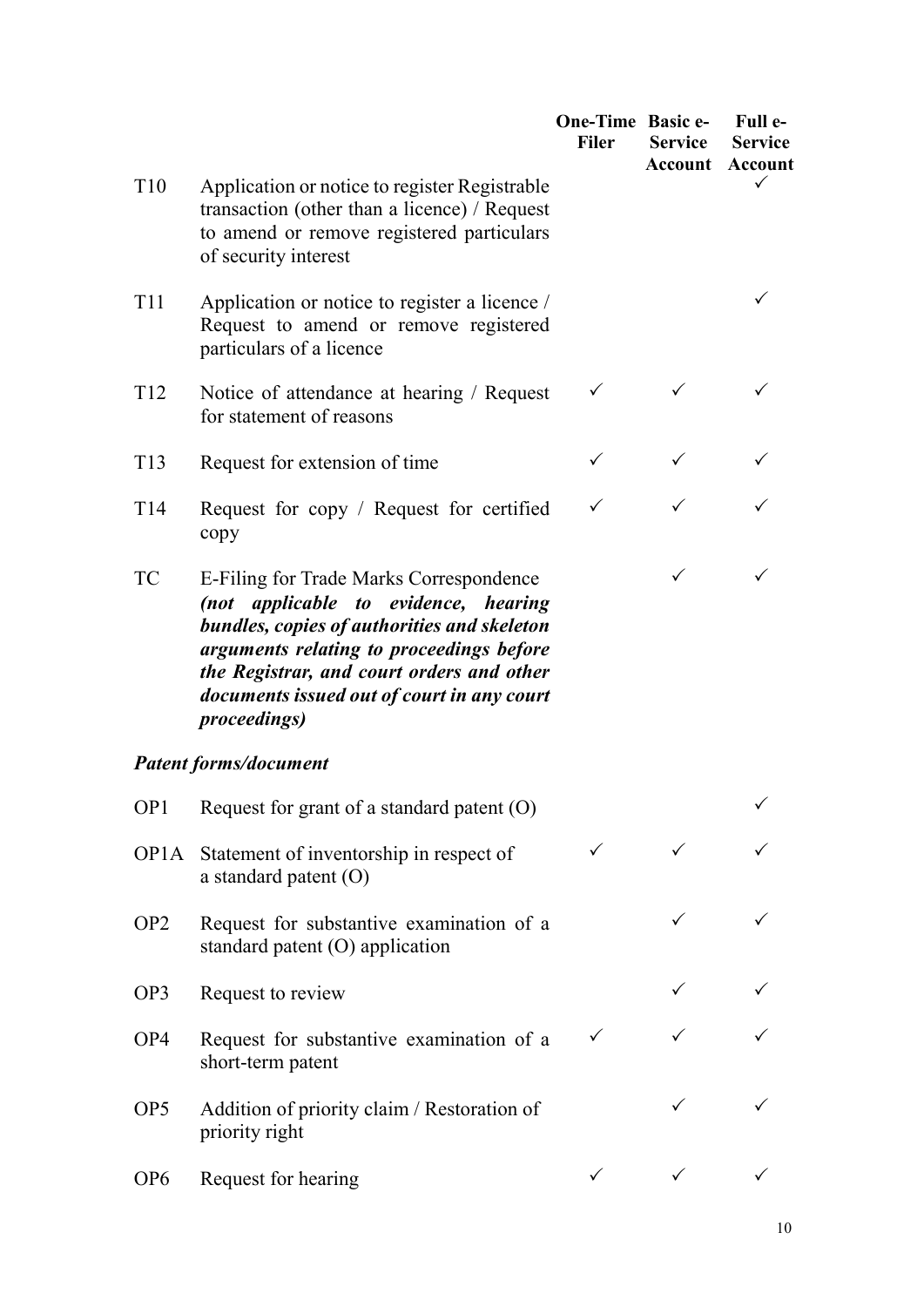|                  |                                                                                                                                                                                        | <b>One-Time Basic e-</b><br><b>Filer</b> | <b>Service</b> | Full e-<br><b>Service</b><br><b>Account Account</b> |
|------------------|----------------------------------------------------------------------------------------------------------------------------------------------------------------------------------------|------------------------------------------|----------------|-----------------------------------------------------|
| OP7              | Application to amend specification after<br>grant                                                                                                                                      |                                          |                |                                                     |
| OP <sub>8</sub>  | Notice of intention to appear at hearing                                                                                                                                               | ✓                                        |                |                                                     |
| P <sub>1</sub>   | Reference to the Registrar of Patents of<br>question as to who may apply for grant of<br>a standard patent or a licence or whether<br>the period or terms of licence are<br>reasonable |                                          |                |                                                     |
| P <sub>1</sub> A | Application for authorisation by the<br>Registrar of Patents under section $13(5)$ or<br>37I(4) of the Patents Ordinance                                                               |                                          | ✓              |                                                     |
| P <sub>2</sub>   | Filing of notice of opposition or counter-<br>statement                                                                                                                                | ✓                                        | ✓              |                                                     |
| P4               | Request to record a designated patent<br>application for a standard patent $(R)$                                                                                                       |                                          |                |                                                     |
| P <sub>5</sub>   | Request for registration of a designated<br>patent and grant of a standard patent $(R)$                                                                                                | ✓                                        |                |                                                     |
| P <sub>6</sub>   | Request for grant of a short-term patent                                                                                                                                               |                                          |                |                                                     |
| P <sub>6</sub> A | Statement of inventorship in respect of a $\checkmark$<br>short-term patent                                                                                                            |                                          | $\sqrt{ }$     |                                                     |
| P7               | Request for correction of error / Request to<br>publish a corrected translation                                                                                                        |                                          |                |                                                     |
| P <sub>8</sub>   | Request to amend application before grant<br>(other than alteration of name, address,<br>address for services or agent's details)                                                      |                                          | $\checkmark$   |                                                     |
| P <sub>9</sub>   | Maintaining application for standard patent<br>(R)                                                                                                                                     | ✓                                        |                |                                                     |
| P <sub>10</sub>  | Request for renewal of a patent                                                                                                                                                        |                                          |                |                                                     |
| P <sub>11</sub>  | Request for certified copies or extracts /<br>Request for information / Request for                                                                                                    |                                          |                |                                                     |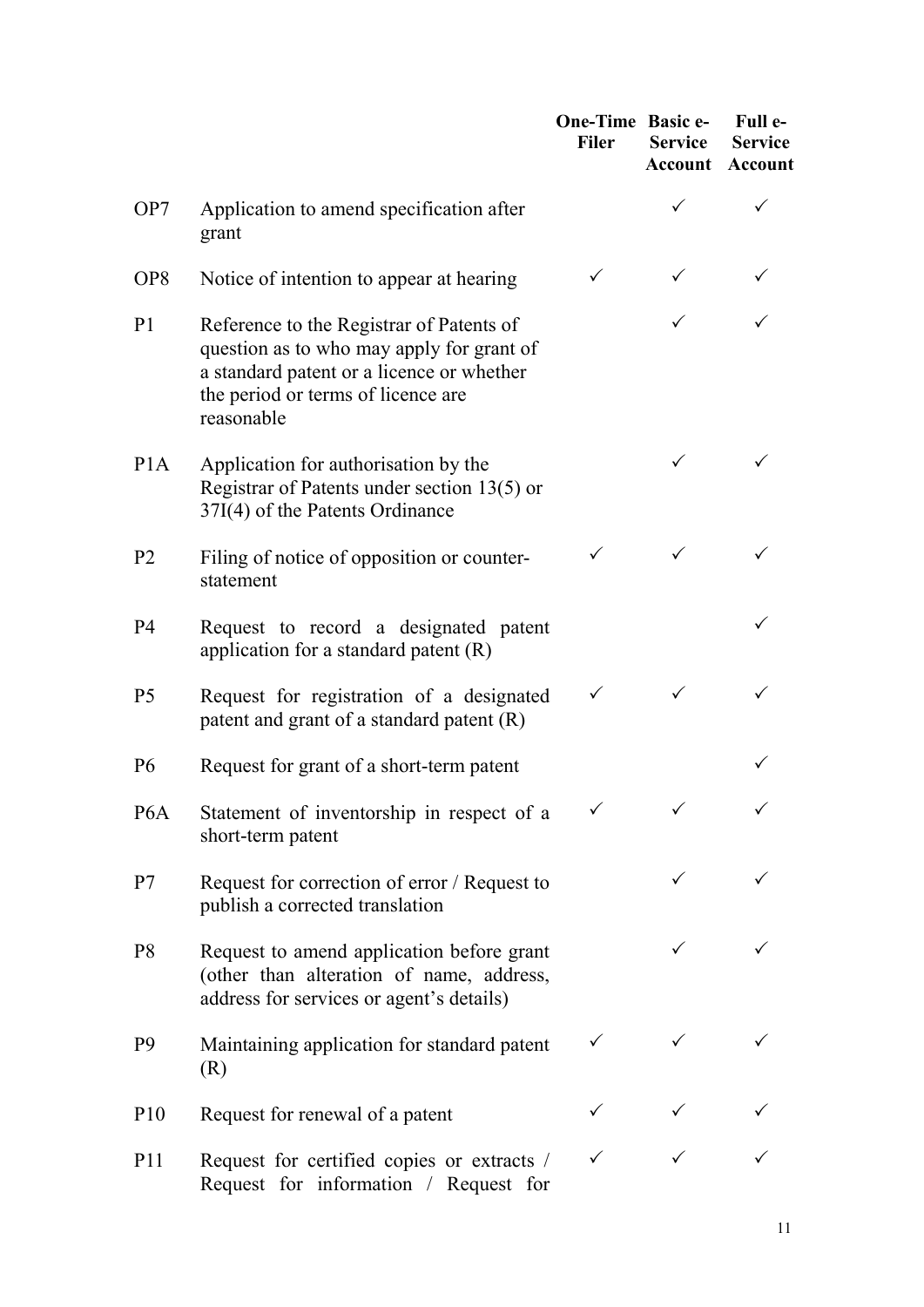|                 |                                                                                                                                                                                                                                                            | <b>One-Time Basic e-</b><br><b>Filer</b> | <b>Service</b> | Full e-<br><b>Service</b><br><b>Account Account</b> |
|-----------------|------------------------------------------------------------------------------------------------------------------------------------------------------------------------------------------------------------------------------------------------------------|------------------------------------------|----------------|-----------------------------------------------------|
|                 | Request for certificate signed by the<br><b>Registrar of Patents</b>                                                                                                                                                                                       |                                          |                |                                                     |
| P <sub>12</sub> | Application to restore a withdrawn standard<br>patent (R) application due to non-payment<br>of maintenance fee / Application to restore<br>a lapsed standard patent / Application to<br>restore a lapsed short-term patent                                 | $\checkmark$                             |                |                                                     |
| P <sub>13</sub> | Notice requesting reinstatement of a patent<br>application /Application for restoration of<br>rights                                                                                                                                                       | $\checkmark$                             | ✓              |                                                     |
| P <sub>14</sub> | Mention of inventor in the register                                                                                                                                                                                                                        |                                          |                |                                                     |
| P <sub>15</sub> | Filing of notice of revocation of a standard<br>patent $(R)$ / Application for revocation of a<br>standard patent $(R)$ / On reference to the<br>Registrar of Patents to revoke a patent                                                                   | ✓                                        |                |                                                     |
| P <sub>16</sub> | Notice of offer to surrender a patent                                                                                                                                                                                                                      |                                          |                |                                                     |
| P <sub>17</sub> | Request for the furnishing of a sample of a<br>deposited micro-organism and notice of<br>confirmation by the Registrar of Patents/<br>Indication of applicant's intention that the<br>sample of micro-organism should be made<br>available only to experts |                                          | $\checkmark$   |                                                     |
| P <sub>18</sub> | Request for alteration of name, address,<br>address for service or agent's details /<br>Request for correction of address, address<br>for service or agent's details                                                                                       |                                          |                |                                                     |
| P <sub>19</sub> | Application for registration or notice to the<br>Registrar of rights acquired in or under a<br>patent or a patent application                                                                                                                              |                                          |                |                                                     |
| SP <sub>1</sub> | Request to inspect documents of patent<br>applications or of granted patents                                                                                                                                                                               |                                          | ✓              |                                                     |
| SP <sub>2</sub> | Request for a copy of document                                                                                                                                                                                                                             |                                          |                |                                                     |
| SP3             | Request for extension of time /                                                                                                                                                                                                                            |                                          |                |                                                     |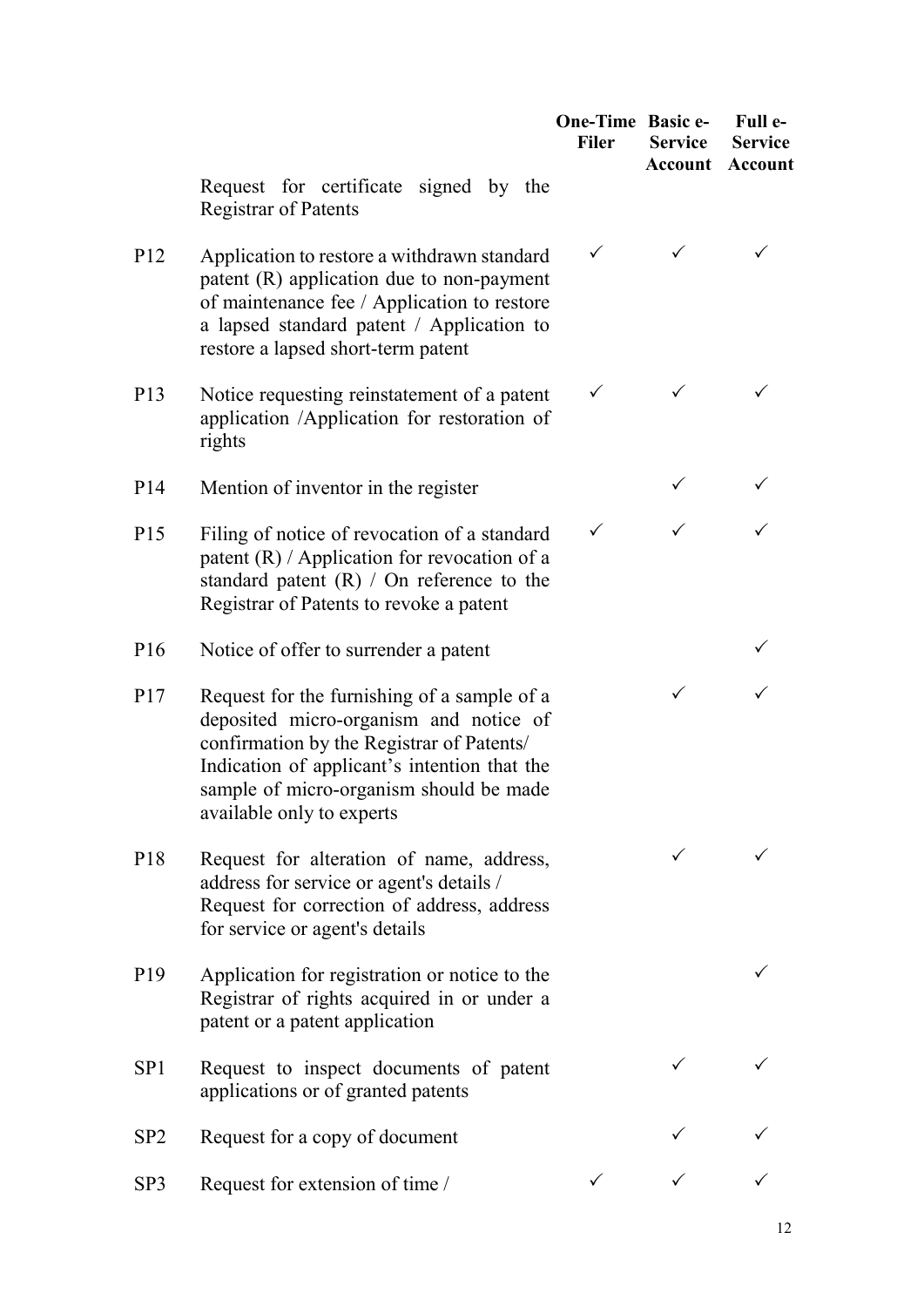| <b>One-Time Basic e-</b> | -Full e-        |
|--------------------------|-----------------|
| Filer                    | Service Service |
|                          | Account Account |

 $\checkmark$ 

 $\checkmark$ 

 $\checkmark$ 

 $\checkmark$  and  $\checkmark$ 

 $\checkmark$ 

Paying penalty fee for late filing of translation

PC E-Filing for Patents Correspondence *(not applicable to evidence, hearing bundles, copies of authorities and skeleton arguments relating to hearings or inter partes proceedings before the Registrar, and court orders and other documents issued out of court in any court proceedings)*

#### *Design forms/document*

D2 Request for amendment of application/ Correction of error in the register or in filed documents

D1 Application for registration of design(s)

- D3 Request for reinstatement of application  $\checkmark$
- D4 Application for extension of time
- D5 Application to register particulars of transactions affecting rights in registered designs / Notice of transactions affecting rights in applications / Application to cancel claim to be mortgagee or licensee
- D6 Application to the Registrar to revoke registration
- D7 Filing of order, declaration or certificate of the court for revocation of registration or rectification of the register
- D8 Notice to surrender registration
- D9 Notice of opposition or counter-statement  $\checkmark$
- D10 Application for certified copies or extracts / Application for copies or extracts / Request for information / Request for inspection of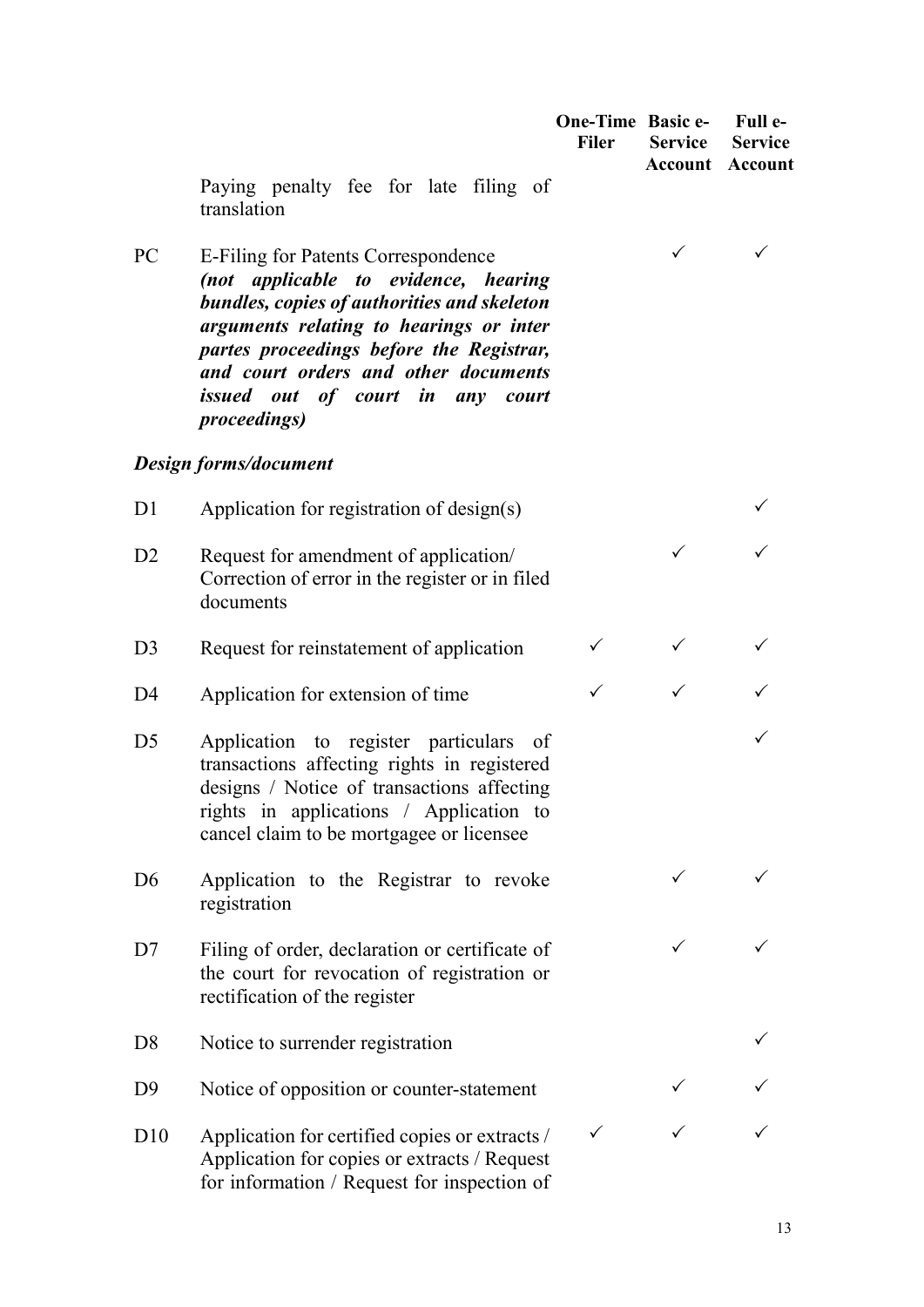|                     |                                                                                                                                                                                                                                                                                                                       | <b>One-Time Basic e-</b><br><b>Filer</b> | <b>Service</b> | Full e-<br><b>Service</b><br><b>Account Account</b> |
|---------------------|-----------------------------------------------------------------------------------------------------------------------------------------------------------------------------------------------------------------------------------------------------------------------------------------------------------------------|------------------------------------------|----------------|-----------------------------------------------------|
|                     | document or register / Request for<br>certificate signed by the Registrar of<br>Designs                                                                                                                                                                                                                               |                                          |                |                                                     |
| D11                 | Application for renewal of a design<br>registration                                                                                                                                                                                                                                                                   |                                          |                |                                                     |
| D12                 | Request for alteration of name, address,<br>address for service or agent's details /<br>Request for correction of address, address<br>for service or agent's details                                                                                                                                                  |                                          | $\checkmark$   | ✓                                                   |
| DC                  | E-Filing for Designs Correspondence<br>(not applicable to evidence, hearing<br>bundles, copies of authorities and skeleton<br>arguments relating to hearings or inter<br>partes proceedings before the Registrar,<br>and court orders and other documents<br>issued out of court in any court<br><i>proceedings</i> ) |                                          | $\checkmark$   |                                                     |
| <b>General form</b> |                                                                                                                                                                                                                                                                                                                       |                                          |                |                                                     |
| <b>GE</b>           | General Form for uploading Form D6, D7,                                                                                                                                                                                                                                                                               |                                          |                |                                                     |

GE General Form for uploading Form D6, D7, D9, P1, P1A, P14, P17, SP1 or SP2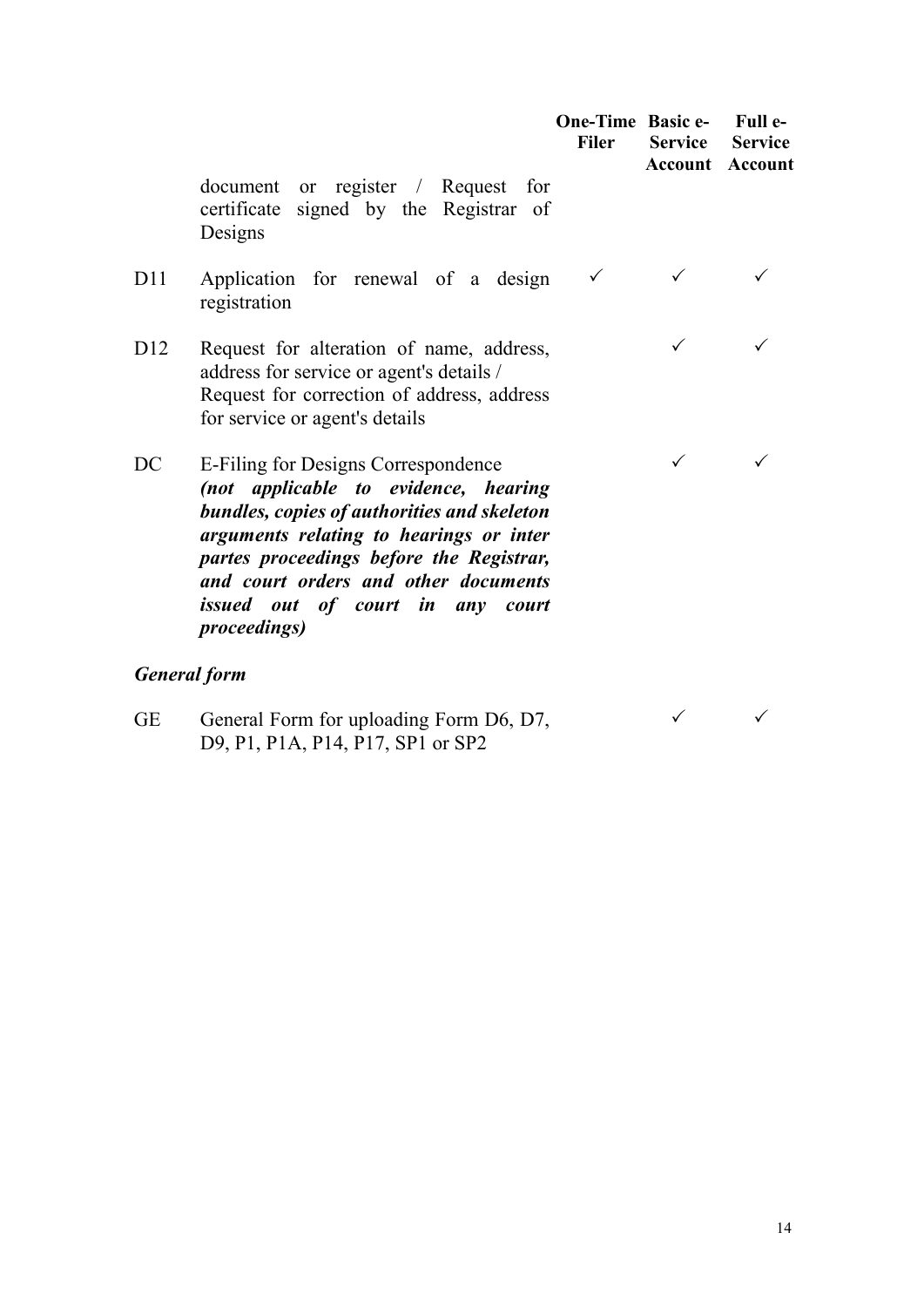# **Annex B – Documents that are not acceptable for electronic filing/communications**

| <b>Trade Marks Registry</b> | evidence (e.g. statutory declarations or affidavits<br>and any exhibits attached thereto, notarial<br>certificates) relating to proceedings before the<br>Registrar                          |
|-----------------------------|----------------------------------------------------------------------------------------------------------------------------------------------------------------------------------------------|
|                             | hearing bundles, copies of authorities and<br>skeleton arguments relating to hearings or inter<br>partes proceedings before the Registrar                                                    |
|                             | court orders and other documents issued out of<br>court in any court proceedings                                                                                                             |
| Patents Registry            | evidence (e.g. statutory declarations or affidavits<br>and any exhibits attached thereto, notarial<br>certificates) relating to hearings or inter partes<br>proceedings before the Registrar |
|                             | hearing bundles, copies of authorities and<br>skeleton arguments relating to hearings or inter<br>partes proceedings before the Registrar                                                    |
|                             | court orders and other documents issued out of<br>court in any court proceedings                                                                                                             |
| Designs Registry            | evidence (e.g. statutory declarations or affidavits<br>and any exhibits attached thereto, notarial<br>certificates) relating to hearings or inter partes<br>proceedings before the Registrar |
|                             | hearing bundles, copies of authorities and<br>skeleton arguments relating to hearings or inter<br>partes proceedings before the Registrar                                                    |
|                             | court orders and other documents issued out of<br>court in any court proceedings                                                                                                             |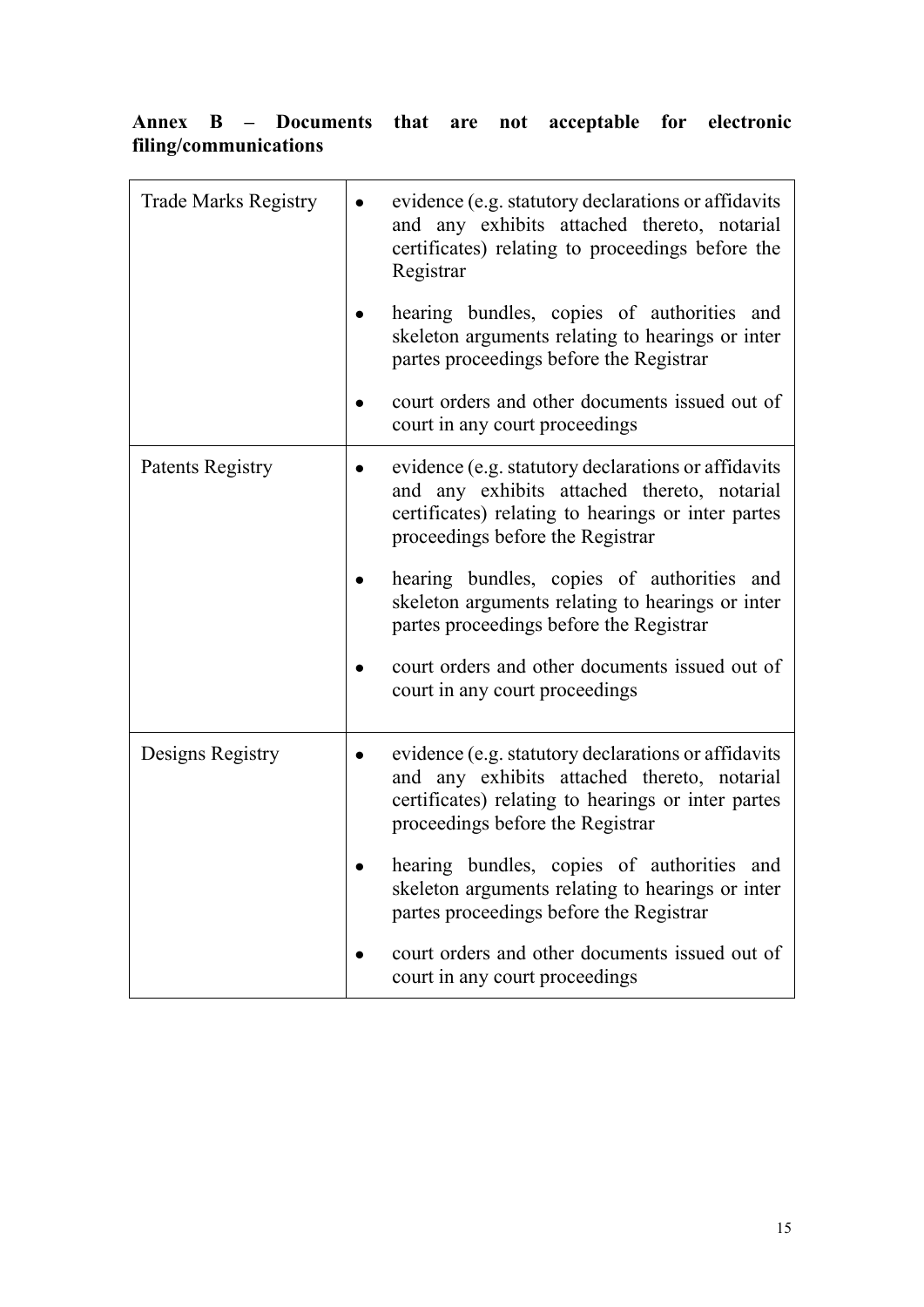## **Annex C- Manner and format of electronic records**

Part 1 – Manner and format for electronic submissions

- 1. Electronic records in English shall be encoded in ISO 10646-1:2003 with Amendment 1 version (Unicode 4.1).
- 2. Electronic records in traditional Chinese shall be encoded in ISO 10646- 1:2003 with Amendment 1 version (Unicode 4.1) or later version of the ISO 10646 character coding standard, and Hong Kong Supplementary Chinese Character Set – 2004 (HKSCS-2004) or later version in ISO 10646.
- 3. (a) Where electronic records are sent by the Registrar/IPD to customers through DIS and electronic mail*, they should* conform to the Simple Mail Transfer Protocol (SMTP) and the Secure Multipurpose Internet Mail Extension (S/MIME) standard.
	- (b) Where XML files are required to be submitted, they should conform to IPD's published schema.
- 4. Graphics in electronic records shall follow the BMP, GIF, JPEG, JPG, PNG, or TIF graphic file format in all trade mark image files. Only image file(s) with RGB color model or gray scale image(s) are acceptable. The length of each side of the images should be between 100 pixels and 2,000 pixels. To avoid unclear image, it is recommended that the whole image size should be equal to or greater than 200,000 pixels, e.g. 100 pixels x 2,000 pixels, 400 x 500 pixels. Moreover, to avoid distortion of image, it is recommended that the same dpi to be used for the width and height of the image.

PDF should be scanned using 200 dpi. If 200 dpi is not clear enough, increase the resolution to 300 dpi or above. Regarding the PDF version, the PDF file generated must be within version 1.2 to 1.7.

- 5. A digital signature (where applicable) shall be attached to the XML file and conform to IPD's published schema.
- 6. Electronic records given or presented shall not contain any computer instructions, including but not limited to:
	- (a) computer viruses; and
	- (b) macro, scripts and fields that depend on the execution environment and the execution of which will cause changes to the electronic record itself or the information system displaying the electronic record.